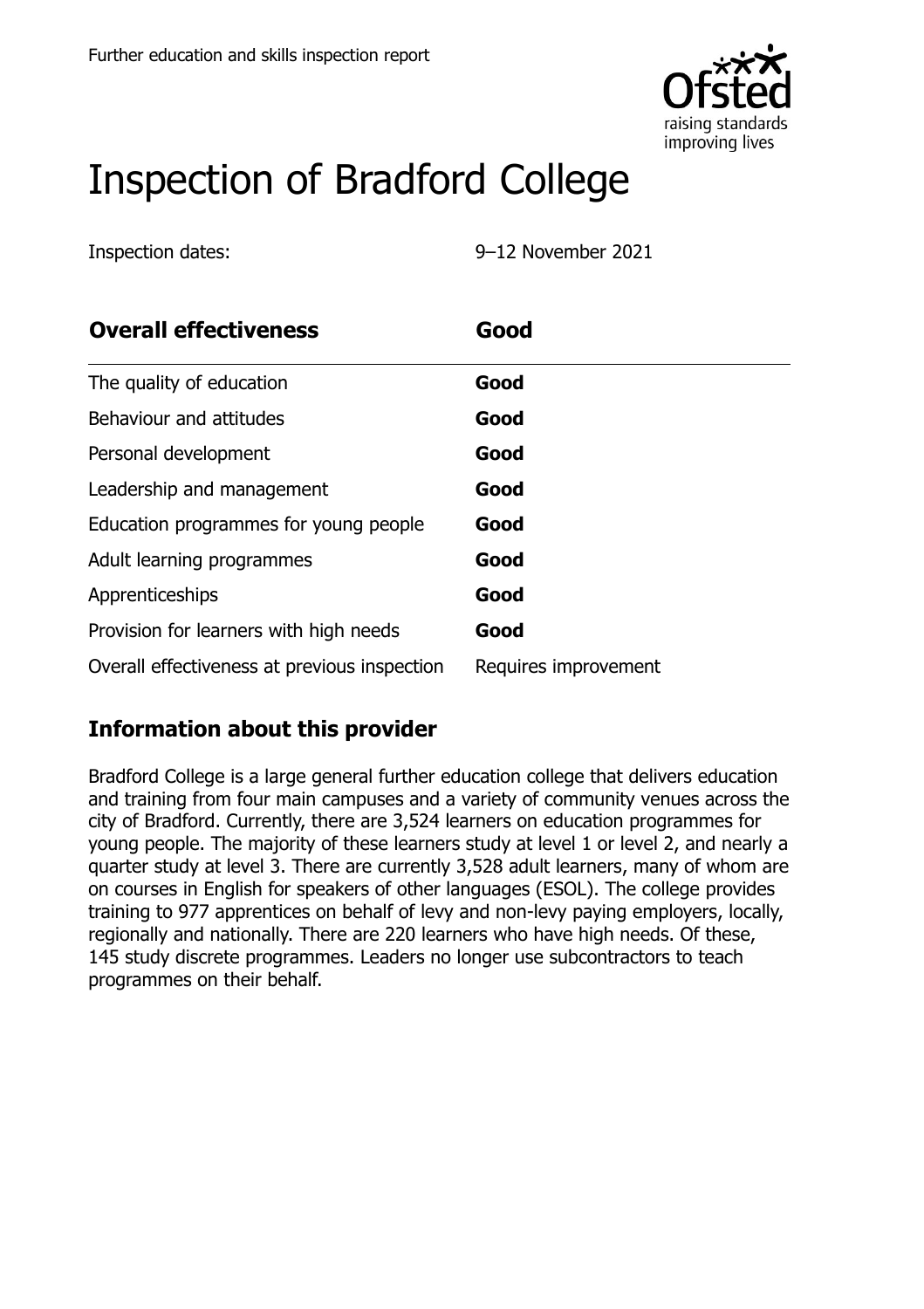

## **What is it like to be a learner with this provider?**

Leaders and staff create an inclusive environment where learners and apprentices feel welcome. Tutors promote mutual respect and help learners to understand cultural differences. For example, adult learners on ESOL programmes take part in food-tasting activities that help them to appreciate different traditions and heritage. As a result, learners are tolerant and respectful of each other.

Apprentices enjoy their programme and are well motivated to develop their knowledge and skills further. They like the way in which tutors match theoretical learning to working practices and bring in examples from their own employment. For example, apprentices studying the fire, emergency and security standard carry out costing exercises related to the design of an office block.

Learners, including those with high needs, and apprentices feel safe at college and in the workplace. They know who to contact if they have any concerns about their personal safety. Tutors provide useful guidance on how to factcheck information from websites, what to do about unwanted sexual comments, and how to manage risks in the community that may affect personal safety.

Leaders, managers and tutors work well with local employers to provide goodquality work experience and work-related learning opportunities for learners. They plan the curriculum carefully so that learners build their understanding of current industry practices. For example, learners in hairdressing benefit from shadowing stylists in salons. Learners in performing arts have the opportunity to carry out roles such as being a runner on a film set.

Most learners benefit from a calm and purposeful learning environment. Learners work well together to share their experiences and ideas. For example, learners in applied science support each other to make corrections to their work. However, in a very small minority of classes, low-level disruption and poor punctuality have a negative impact on learners' attention to their work.

#### **What does the provider do well and what does it need to do better?**

Leaders and managers work with employers and other local stakeholders to build a clear understanding of local skills needs and how the curriculum needs to adapt to changing requirements. Leaders have created a series of 'technical skills hubs' that include employer representatives and governors who meet to discuss future curriculum requirements. For example, leaders and managers plan to include heat pump technologies in the construction curriculum and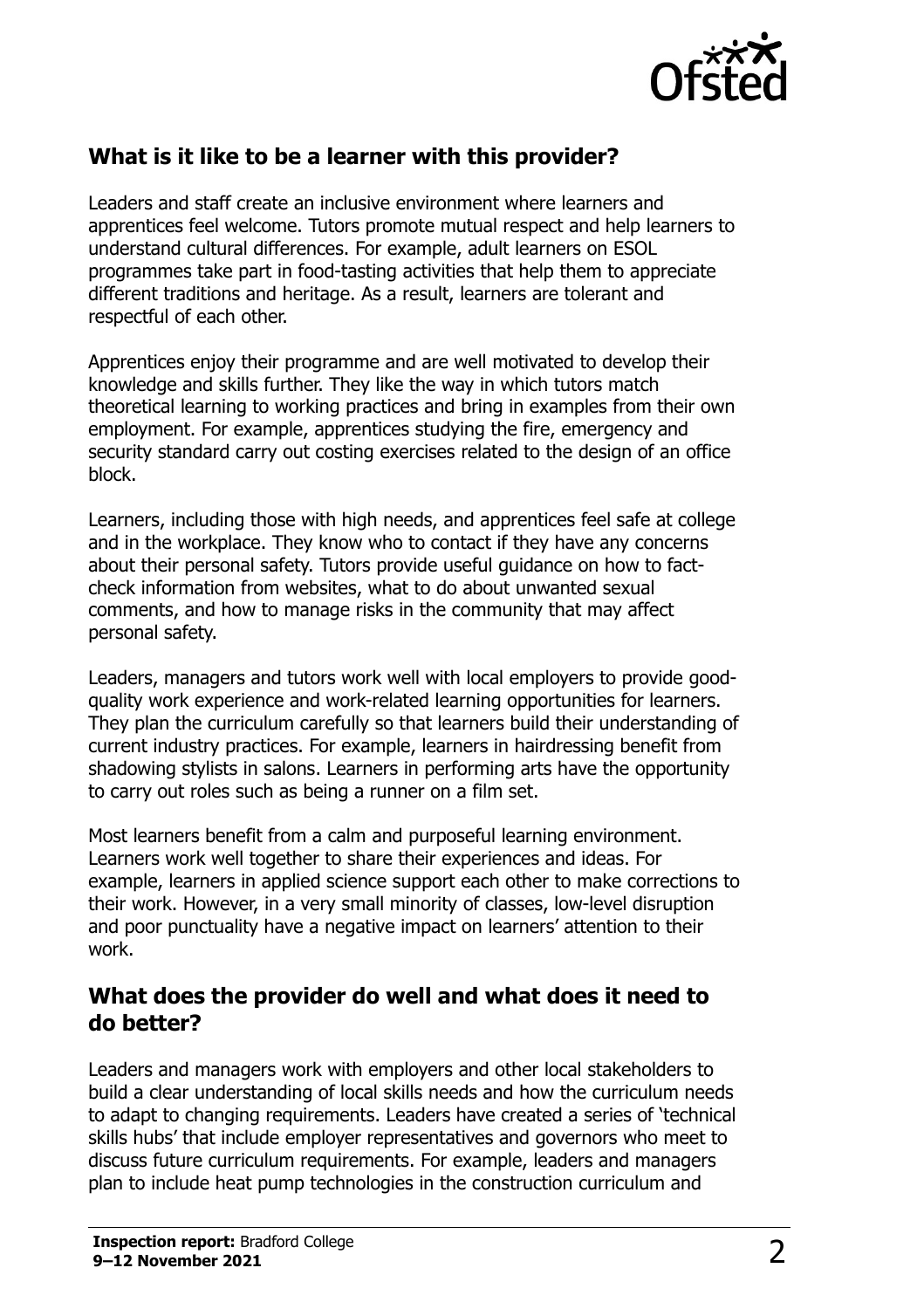

invest in more resources to support learners to develop skills in working on hybrid and electric vehicles.

Leaders have a well-defined purpose for the different elements of their adult learning programmes. They offer a wide range of programmes that meet local skills needs and support adults from disadvantaged backgrounds to access learning that will help them to progress to employment or higher-level study. For example, leaders offer courses in information and communication technology to address digital exclusion, and they have recently introduced a heavy goods vehicle training driver training academy.

Leaders and managers are highly ambitious for learners, including those with special educational needs and/or disabilities and high needs, and those from disadvantaged backgrounds. They create a significant range of opportunities to help raise learners' aspirations, and to encourage learners to aim to do more than they previously thought they could. For example, leaders and managers provide mentors to young learners who think university is not a suitable progression route for them, and they support learners to take part in skills competitions.

Leaders and managers work well with local employers to deliver a high-quality supported internship programme for learners with high needs. They plan supported internships that are tailored effectively to the needs of individual learners and act swiftly to provide additional support when it is needed. As a result, learners with high needs successfully develop the skills they will need for paid employment in the future. For example, learners on supported internships in a local hospital know how to check food temperatures and navigate busy hospital corridors when delivering food to patients.

Most tutors of learners with high needs use assessment effectively in order to identify what learners know and can do, and to plan their teaching. They use information from assessment activities to better understand the incremental progress learners make. However, a small minority of tutors do not check carefully enough the progress of their learners. Consequently, a small number of learners complete tasks that they already know how to do, and tutors do not challenge them to extend their knowledge and skills further.

Apprenticeship tutors plan and sequence the curriculum effectively so that apprentices quickly develop new knowledge, skills and behaviours that are relevant to the workplace. They structure the teaching so that apprentices have a clear grasp of the basic elements of the job before they move on to more complex topics. For example, carpentry and joinery apprentices master measuring, using a plane and cutting before they progress to site-related joinery work, such as hanging doors and fitting staircases. As a result, the very large majority of employers are satisfied with the training that their apprentices receive and say that apprentices add value to their business.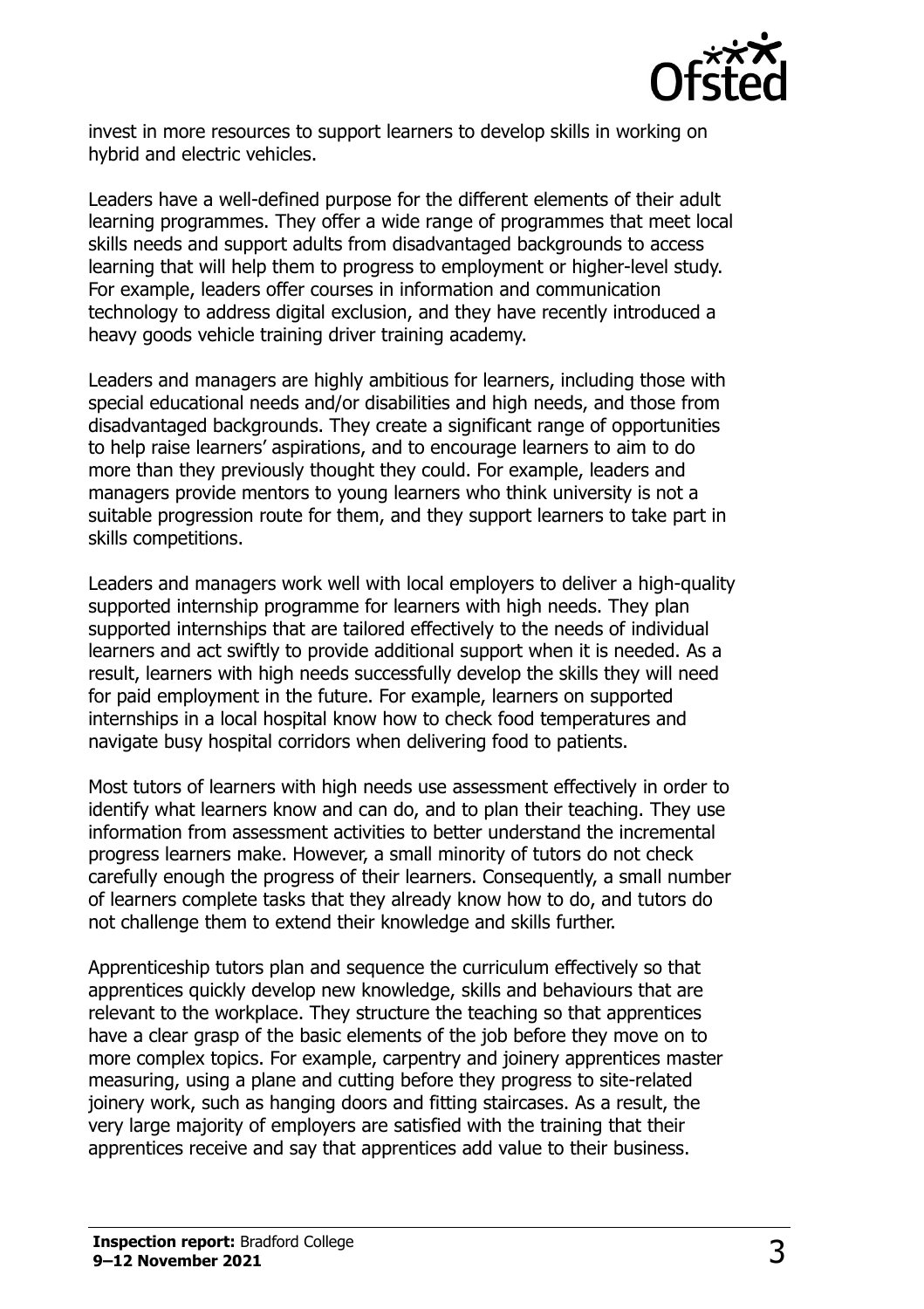

Tutors plan the curriculum well to include effective recall opportunities to check and reinforce learning. They use mock tests and introduce peerassessment tasks that help learners and apprentices to consolidate what they have learned and commit knowledge to their long-term memory. For example, learners on the second year of an A-level psychology course are able to confidently explain classical conditioning and the work of Pavlov that they were taught about in year one of their programme.

Most tutors support learners and apprentices effectively in order to develop their English and mathematics skills. They integrate well the development of knowledge and skills in English and mathematics into subject-specific activities. Learners on hairdressing courses accurately apply volumes and percentages when they mix hair colours. Where appropriate, tutors also provide helpful guidance to overcome language barriers that might prevent learners from understanding mathematical concepts.

Leaders create a wide range of opportunities for learners to broaden their experiences and develop their character, resilience and confidence. For example, ESOL learners took part in a 'life through the lens' project during the pandemic. This provided a way in which isolated learners could share their experiences. Managers work well with learners to identify issues that matter to them and create opportunities to raise awareness. For example, there are current displays on Islamophobia in the college reception area, and there have recently been activities in college to raise awareness of hate crime. However, apprentices do not benefit from such a comprehensive approach to the planning of their curriculum.

Learners and apprentices benefit from effective careers information, advice and guidance. Tutors support learners and apprentices well to set and develop targets linked to their future career aims. As a result, learners and apprentices know what options are available to them after their programme and what they need to do to achieve their career aims.

Leaders and managers have a clear commitment to staff development. They provide staff with a wide range of relevant continuing professional development activities to support them to improve their teaching skills and subject knowledge. Leaders and managers engage well with external organisations and government funded programmes to enable staff to share good practice with colleagues from outside the college. For example, tutors in hairdressing benefit from training from industry experts.

Governors have the knowledge, skills and experience to carry out their roles effectively. They hold leaders to account constructively in order to ensure that they take action to improve the quality of education that learners and apprentices receive. Governors ask relevant questions about the impact of curriculum changes, and they check that the curriculum will provide learners and apprentices with the skills that they need in the workplace.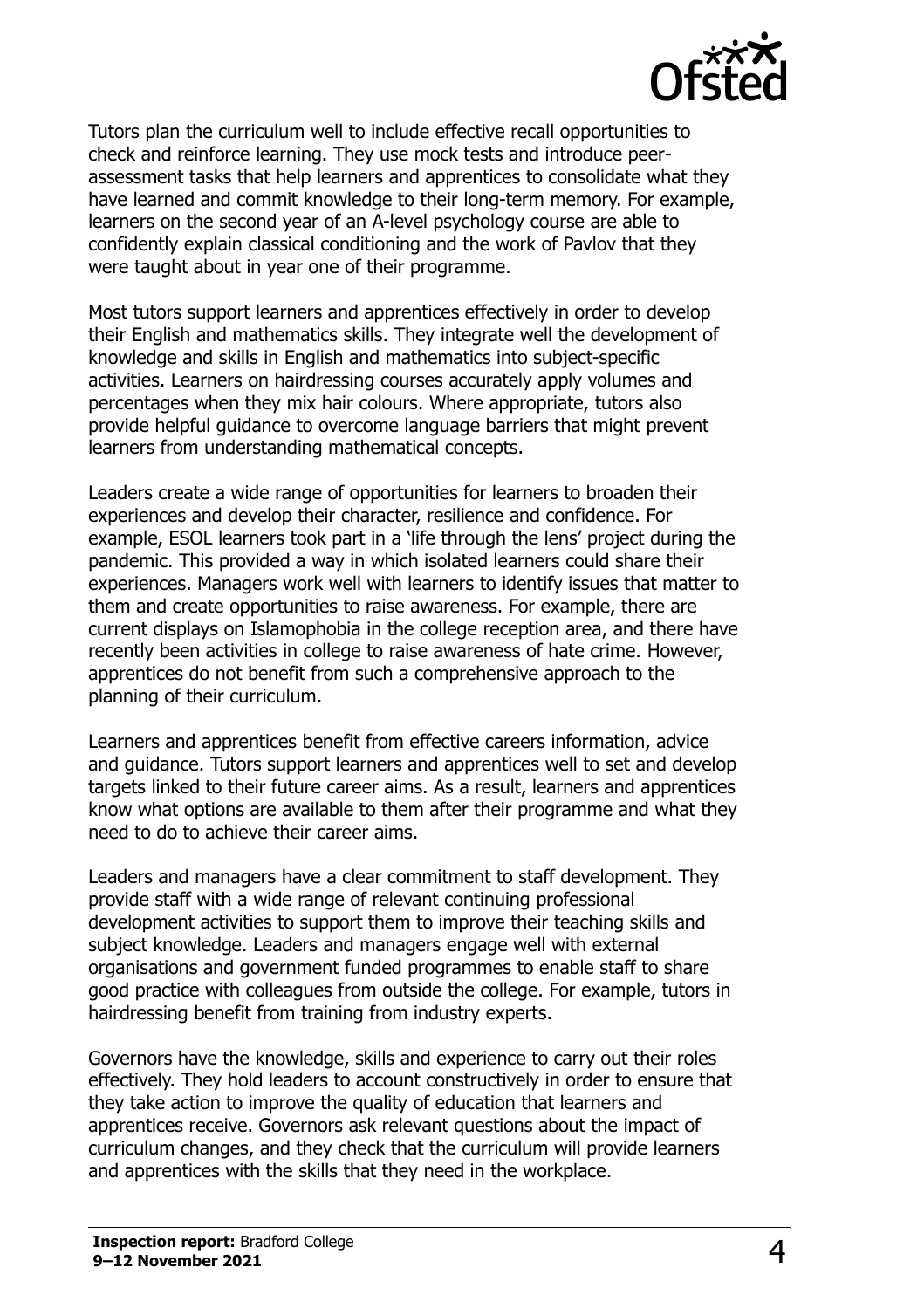

Staff have a relentless approach to improving learners' attendance. Managers and tutors reinforce with learners the importance of high attendance in the workplace. Tutors monitor attendance carefully and, in most cases, take prompt action where needed. As a result, attendance has improved significantly in many areas of the college. However, attendance is still too low on some programmes, particularly entry level ESOL classes for adults and English and mathematics classes for young people.

## **Safeguarding**

The arrangements for safeguarding are effective.

All staff, including the designated safeguarding leader, have received appropriate training in safeguarding and the 'Prevent' duty. Leaders and managers make effective use of local network groups to keep themselves up to date with the risks learners and apprentices might face in Bradford.

Leaders implement suitable procedures to recruit staff who are fit to work with children and vulnerable adults. They make sure that a wide range of checks are completed and signed off before new staff can take up their role. For example, leaders will not employ new staff who do not receive two satisfactory references from their most recent employers.

#### **What does the provider need to do to improve?**

- **Provide targeted support to improve attendance in areas where absence** rates are still too high.
- Ensure that all tutors of learners with high needs use assessment well to identify what learners know and can do so that they plan activities that challenge learners to extend their knowledge and skills.
- Ensure that apprentices benefit from a broad range of personal development opportunities that are built into the curriculum.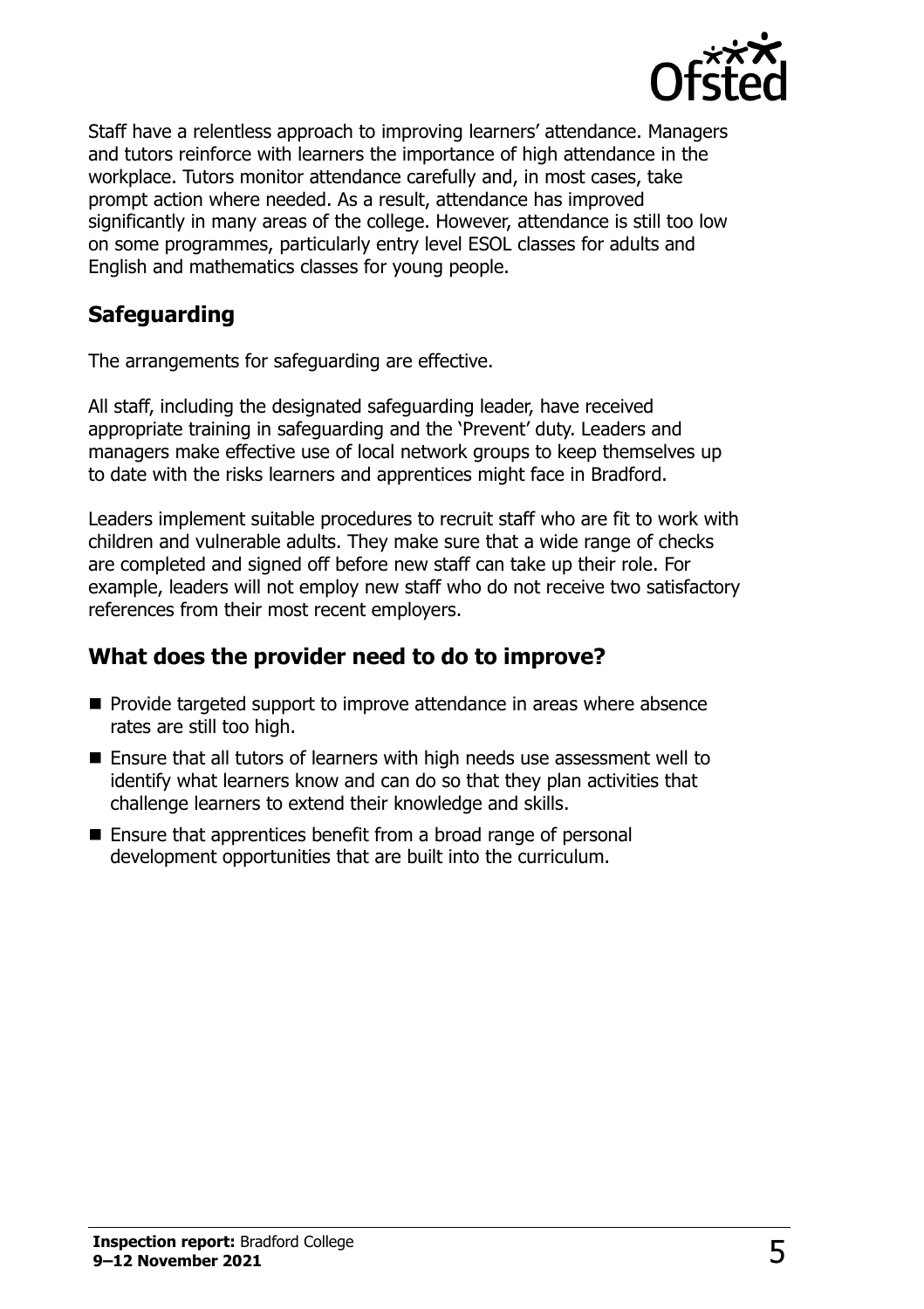

## **Provider details**

| Unique reference number     | 130532                                                 |
|-----------------------------|--------------------------------------------------------|
| <b>Address</b>              | <b>Great Horton Road</b><br><b>Bradford</b><br>BD7 1AY |
| <b>Contact number</b>       | 01274 088088                                           |
| Website                     | www.bradfordcollege.ac.uk                              |
| <b>Principal/CEO</b>        | Chris Webb                                             |
| <b>Provider type</b>        | General further education college                      |
| Date of previous inspection | 10-13 October 2017                                     |
| <b>Main subcontractors</b>  | <b>None</b>                                            |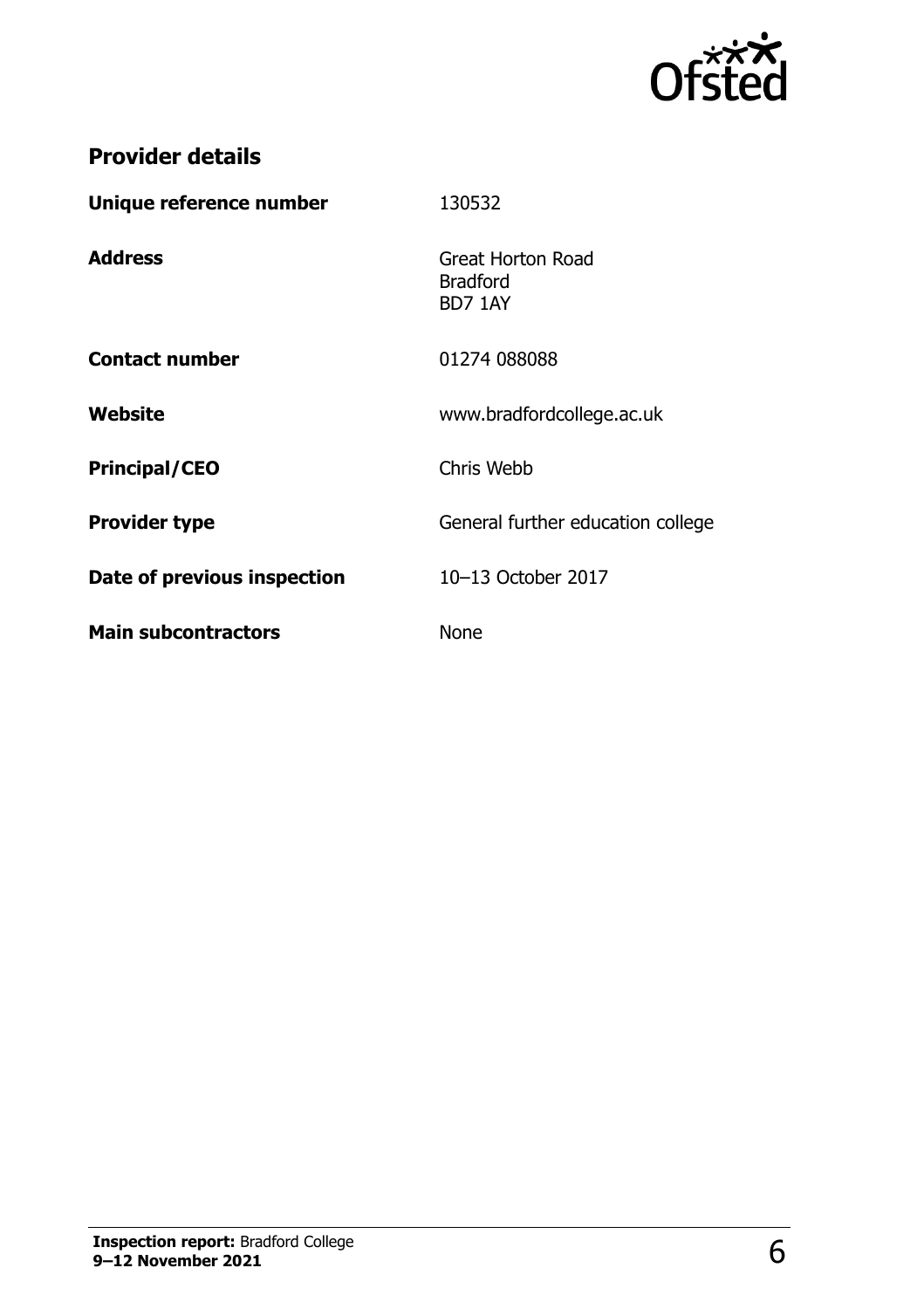

#### **Information about this inspection**

The inspection team was assisted by the vice-principal (quality and student experience), as nominee. Inspectors took account of the provider's most recent selfassessment report and development plans, and the previous inspection report. The inspection was carried out using the [further education and skills inspection](http://www.gov.uk/government/publications/further-education-and-skills-inspection-handbook-eif)  [handbook](http://www.gov.uk/government/publications/further-education-and-skills-inspection-handbook-eif) and took into account all relevant provision at the provider. Inspectors collected a wide range of evidence to inform judgements, including visiting learning sessions, scrutinising learners' work, seeking the views of learners, staff and other stakeholders, and examining the provider's documentation and records.

#### **Inspection team**

Andrea Shepherd, lead inspector Her Majesty's Inspector Malcolm Fraser **Her Majesty's Inspector** Jonny Wright **Her Majesty's Inspector** Tracey Baron **Calculation** Ofsted Inspector Rhys Davies **Calculation** Controller Controller Controller Controller Controller Controller Controller Controller Richard Ronksley **Contract Contract Contract Contract Contract Contract Contract Contract Contract Contract Contract Contract Contract Contract Contract Contract Contract Contract Contract Contract Contract Contract Contra** Malcolm Bruce **Ofsted Inspector** Tracey Mace-Akroyd **Canadia** Ofsted Inspector Priscilla McGuire **Calculate Contract Contract Contract Contract Contract Contract Contract Contract Contract Contract Contract Contract Contract Contract Contract Contract Contract Contract Contract Contract Contract Cont** Kathryn Townsley **Contact Contact Contact Contact Contact Contact Contact Contact Contact Contact Contact Contact Contact Contact Contact Contact Contact Contact Contact Contact Contact Contact Contact Contact Contact Cont**